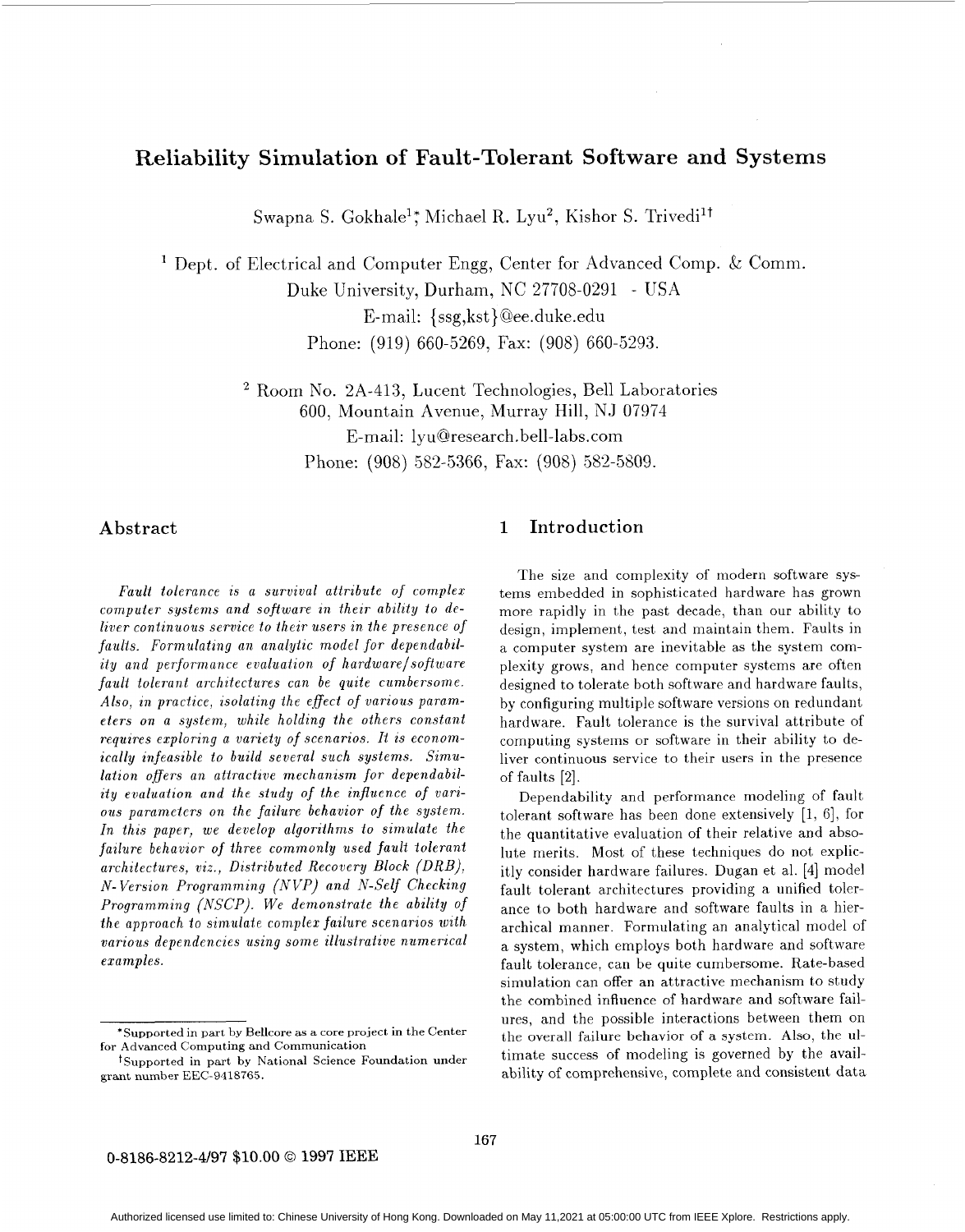sets. Fault tolerant systems are inherently complex due to various dependencies between the software and hardware components, and hence collection of comprehensive and homogeneous data sets for such systems is a formidable task. Also, in practice, isolating the effect of various parameters on a system, while holding the others constant requires exploring a variety of scenarios. It is economically infeasible to build several systems with different values/levels of the factors of interest. Simulation can also provide a viable mechanism to supply carefully controlled, homogeneous data sets, and to study the overall failure behavior of a system as well as the influence of various parameters/factors on the failure behavior.

The layout of the paper is as follows: Section 2 presents an overview of rate-based simulation technique for non-homogeneous continuous time Markov chains (NHCTMCs) and briefly describes the three fault tolcrant architectures studicd hcrc, Section **3** discusses various assumptions based on which the algorithms are developed, Section 4 describes combinations of software and hardware failures that could lead to a system failure, Section 5 presents some illustrations to demonstrate the ability of simulation to study the failure behavior, and Section 6 concludes the paper and discusses directions for future research.

## **2 Background**

#### **2.1 Simulation for NHCTMCs**

In this section we provide an overview of rate based simulation technique which forms the basis of this paper. The failure behavior of an individual component can be described by a process belonging to a class of non-homogeneous continuous time Markov chains (NHCTMCs). The stochastic process of interest,  $\{X(t)\}\)$ , is the number of faults activated in the component, and depends only on a rate function  $\lambda(n,t)$ , where *n* denotes the state of the system<sup>1</sup> and is the number of faults detected upto time *t*. The conditional probability that an event occurs in the infinitesimal interval  $(t, t+dt)$  is given by  $\lambda(n, t)dt$ . If we assume that the number of faults detected at  $t = 0$  is 0, then the state of the system is 0 at time  $t = 0$ , the fault detection rate is given by  $\lambda(0,t)$ , and the probability that a fault will not be detected in the time interval  $(0, t)$ , denoted by  $P_0(t)$ , is given by:

$$
P_0(t) = e^{-m_0(0,t)} \tag{1}
$$

```
/* Input parameters and functions are assumed 
to be defined at this point */ 
double single-event(doub1e t, double dt, 
double ( *lambda) (int ,double)) 
        int event = 0; 
        while (event == 0) 
         c 
        if (occurs(lambda(n,t) * dt)) 
        t += dt; 
        return t ; 
c 
                 event ++; 
        1
```
**1** 

#### **Figure 1. Single Event Simulation Routine**

where

$$
m_0(t_0, t) = \int_{t_0}^t \lambda(0, \tau) d\tau \tag{2}
$$

 $\lambda(0,t)$  is often referred to as failure intensity, since the events of interest are failures, and  $m_0(0, t)$  is the mean value function. The subscript 0 on  $m_0(0, t)$  indicates that no failure have occurred prior to time  $t = 0$ . The cumulative distribution function  $F_1(t)$  and the probability density function  $f_1(t)$  of the time to occurrence of the first event are then given by [13]:

$$
F_1(t) = 1 - P_0(t) = 1 - e^{-m_0(0, t)}
$$
 (3)

and

$$
f_1(t) = \frac{d}{dt} F_1(t) = \lambda(0, t) e^{-m_0(0, t)}
$$
 (4)

Expressions for occurrence times of further events are rarely analytically tractable **[13].** These processes are also known as conditional event-rate processes [ll].

The occurrence time of the  $(n+1)^{st}$  event of the NHCTMC based process described above can be generated (sampled) using the C-like routine shown in Figure 1 [ll], The function *single-event()* returns the occurrence time of the  $(n+1)^{st}$  event. In the routine above,  $occurs(x)$  compares a random number with x, and returns 1 if  $random() < x$ , and 0 otherwise. This routine is the basis of all the algorithms developed in this paper.

## **2.2 Fault Tolerant Architectures**

In this section we briefly discuss the three system architectures, viz., Distributed Recovery Block(DRB), N-Version Programming(NVP) and N Self-checking Programming (NSCP), studied in this paper. Each system is characterized by the number of software variants, the

<sup>&#</sup>x27;System in this section is a single component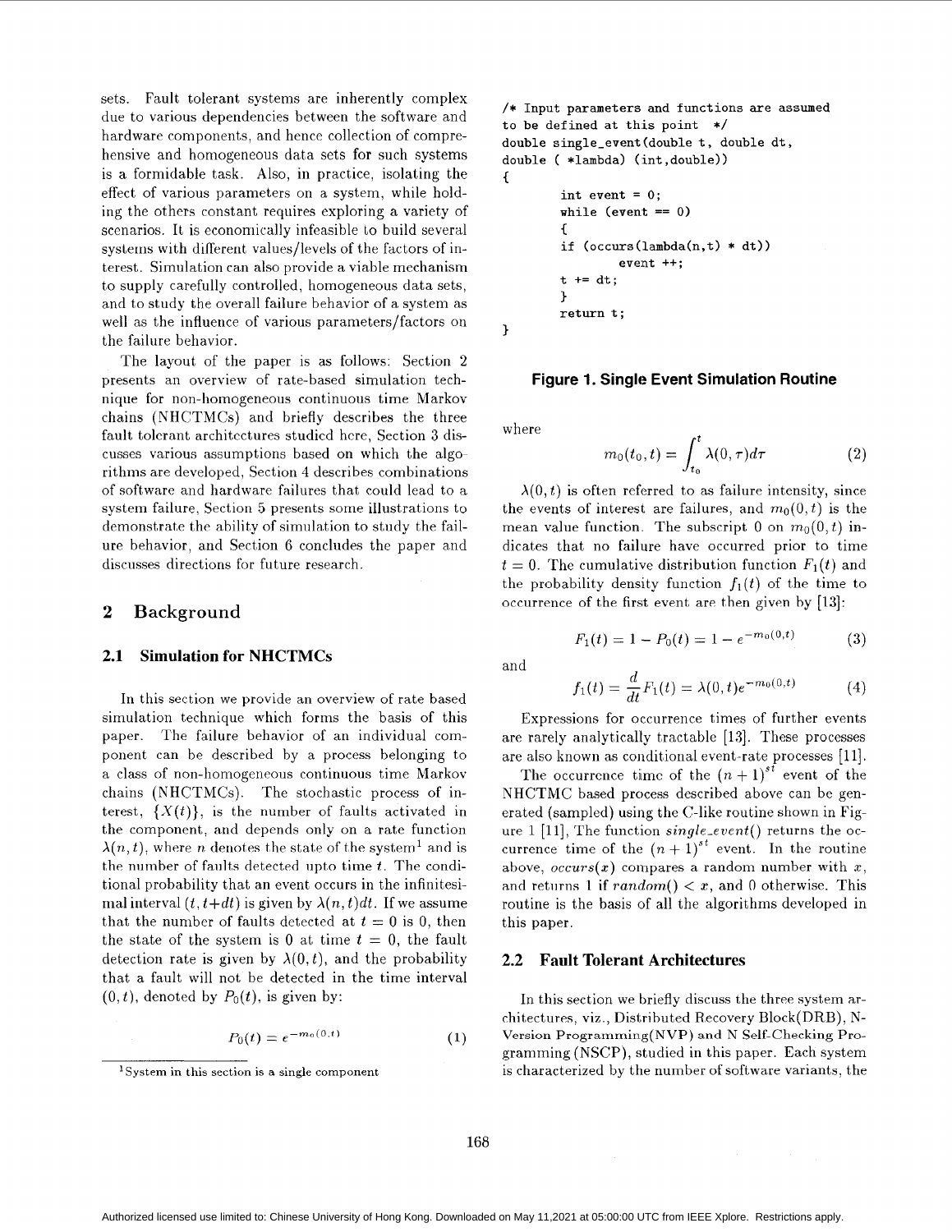number of hardware replications, and the decision algorithm.

#### **2.2.1 Distributed Recovery Block (DRB)**

The recovery block (RB) [10] approach to software fault tolerance consists of a set of diverse program versions called alternates, along with an error detection routine known as the Acceptance Test (AT). The acceptability of a computation performed by the primary is determined by an acceptance test. If the results are deemed unacceptable, the state of the system is rolled back to that on entry to the RB and a spare is executed. This process is repeated until an acceptable result is delivered or no more alternates are available. Alternates are designed to provide the same functionality as the primary but deliberately as independent as possible. The Distributed Recovery Block (DRB) proposed by Kim et. a1 [7] provides a way of combining hardware redundancy with recovery blocks. The RB/1/1 [8] structure used in this study and is obtained by the duplication of RB composed of two alternates and an acceptance test on two hardware components.

## **2.2.2 N-Version Programming (NVP)**

The NVP method employs N independently developed, functionally equivalent software versions, from the same initial specification, to perform the same task [3]. The programming efforts are carried out by N individuals or groups that do not interact with respect to the programming process, so that the versions are as diverse as possible. These versions are executed in parallel using identical inputs, and their outputs are collected and evaluated by a decider/voter/adjudicator. In the event that all the outputs do not match, the output produced by the majority of the versions is taken to be correct. The  $NVP/1/1$  [8] system studied here is assumed to have three identical hardware components, each running a distinct software version.

## **2.2.3 N Self-checking Programming (NSCP)**

The NSCP/1/1 [8] architecture considered in this study is comprised of four software versions and four hardware components, each grouped in two pairs, essentially dividing the system in two halves. The hardware pairs operate in hot standby redundancy with each hardware component supporting one software version. The version pairs form self-checking software components, so that error detection is done by comparison. The four software versions are executed and the results of the two versions executing in each half of the system are compared. If either pair of results do not match, they are discarded and only the remaining two are used. If the results do match, the results of the two pairs are then compared. A hardware fault causes the software version running on it to produce incorrect results, as would a fault in the software version itself. This results in a discrepancy in the output of the two versions, causing that pair to be ignored.

## **3** Simulation Assumptions

In this section, we describe the assumptions regarding the failures of the software versions, permanent and transient hardware failures, failures of the acceptance test/voter, and coincident failures among versions. The simulation algorithms are based on these assumptions.

- **Task Computation:** We assume that the computation being performed is a task or (a set of tasks) that is repeated periodically. A set of sensor inputs is gathered and analyzed and a set of actuations are produced. Each repetition of the task is independent. We do not address timing or performability issues in this study. The interested reader is referred to  $[12]$  for a performability analysis.
- **Failures of software versions and AT/Decider:** We assume that the failure process of the versions/alternates and acceptance test/voter can be described by the failure intensity function associated with one of the six software reliability growth models [11]. Most of the existing approaches to dependability modeling of fault tolerant systems either assign a fixed failure probability or a constant failure rate to the software, except the one by Kanoun et a1 [6]. Simulation can easily accommodate reliability growth of the software versions, as we will see in the sequel.
- **Coincident errors:** When two software versions fail, they produce either similar or different erroneous results. We use the Arlat/Kanoun/Laprie [l] terminology for software failures and assume that similar erroneous, or identical-and-wrong (IAW) results [9] are caused by related software faults, and different erroneous results are caused by unrelated or independent software faults. We also assume that related and unrelated software faults are mutually exclusive.
- **Permanent hardware faults:** The rate of occurrence of a permanent hardware fault is assumed to be time independent.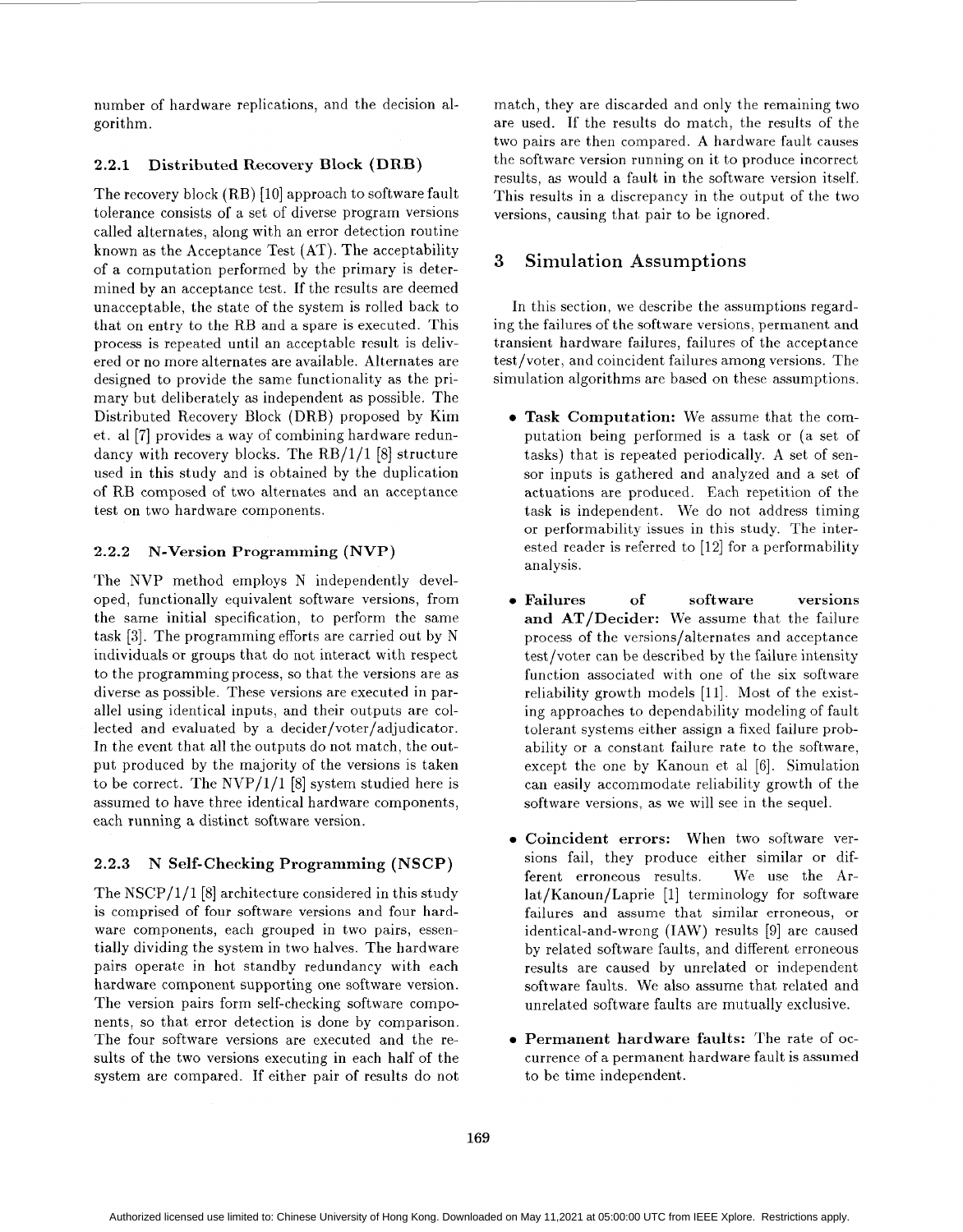- Transient hardware faults: They are modeled separately from permanent hardware faults. A transient hardware fault is assumed to upset the software running on the processor and produce an erroneous result which is indistinguishable from an input activated software error. We assume that the lifetime of a transient hardware fault is shorter when compared to the length of task computation. We assume that a hardware transient fault occurs with a fixed probability during each time frame.
- Fault Treatment: No fault treatment mechanisms are employed to make a faulty software version passive. Should a version produce an incorrect result as detected by the acceptance test/voter, it is still kept in the system architecture and supplied with new input data [l].

Most of the assumptions described above, except the one which assumes that related and unrelated faults are mutually exclusive, are the same as in [4]. Software error detection is performed at the end of each time frame of fixed duration.

## **4** Failure Scenarios

In this section, we describe various combinations of software and hardware failures for the three fault tolerant architectures that could lead to a system failure. Simulation programs for these failure scenarios have been developed.

## **4.1 DRB System**

The recovery block is executed on redundant hardware in the initial configuration, and can lead to an unacceptable result if the software recovery block fails, or a transient fault occurs in both the hardware hosts. The software RB can fail as follows: the execution of the primary can (1) result in a success, *(2)* activation of an independent fault, *(3)* activation of a related fault between primary and secondary, or **(4)** the activation of a related fault between primary and acceptance test. An independent fault can be activated in the acceptance test after the activation of an independent fault in the primary. The activation of a related fault between primary and secondary or primary and AT leads to a failure. Thus the secondary alternate is executed only when an independent fault has been activated either in the primary and/or AT [l]. The activation of a fault in the secondary alternate leads to an unacceptable result, and hence an unreliable operation of the RB. The activation of an independent fault in the acceptance test after the successful execution of the secondary also leads to a failure. Further distinction of the fault activated in the secondary into related/independent is necessary from the point of view of safety analysis, since they lead to undetected/detected failures respectively. After the occurrence of a permanent hardware fault, the DRB is reconfigured and a single copy of the RB is executed. An unacceptable result in the reconfigured mode of operation can be caused by an error in the RB, or a transient failure of the hardware host on which the software is executing. Thus the key difference between the initial and the reconfigured mode is the reduction in hardware redundancy.

## **4.2 NVP System**

The 3-version programming system consists of three software versions running on three different processors, and hence different failure scenarios, including related and unrelated software faults, hardware transients, and combination of hardware and software faults must be considered. The NVP system in its initial configuration can fail from several causes: (1) if two of the three versions activate unrelated faults, or if any related fault between two versions is activated; (2) if the input activates a fault which affects all three versions or a fault in the voter; *(3)* two of the three processors experience faults; and (4) if a hardware host fails and one of the software version on the other host also fails (via an unrelated or related fault) [4]. Thus the activation of either an independent or a related fault between two or three software versions leads to an unreliable behavior of the NVP system. The activation of an independent fault leads to a detected failure, whereas the activation of a related fault leads to an undetected failure. We assume that the system is reconfigured to the simplex mode after the first permanent hardware fault. In this reconfigured state, an unacceptable result is produced by either a hardware transient or a software fault activation.

#### **4.3 NSCP System**

The NSCP system is vulnerable to related faults, whether they involve versions running in the same or different half of the system. We have ignored the possibility of a related fault among all three versions to enable comparisons with NVP and DRB systems. The various causes due to which NSCP system can fail in its initial configuration are: (1) any two versions activate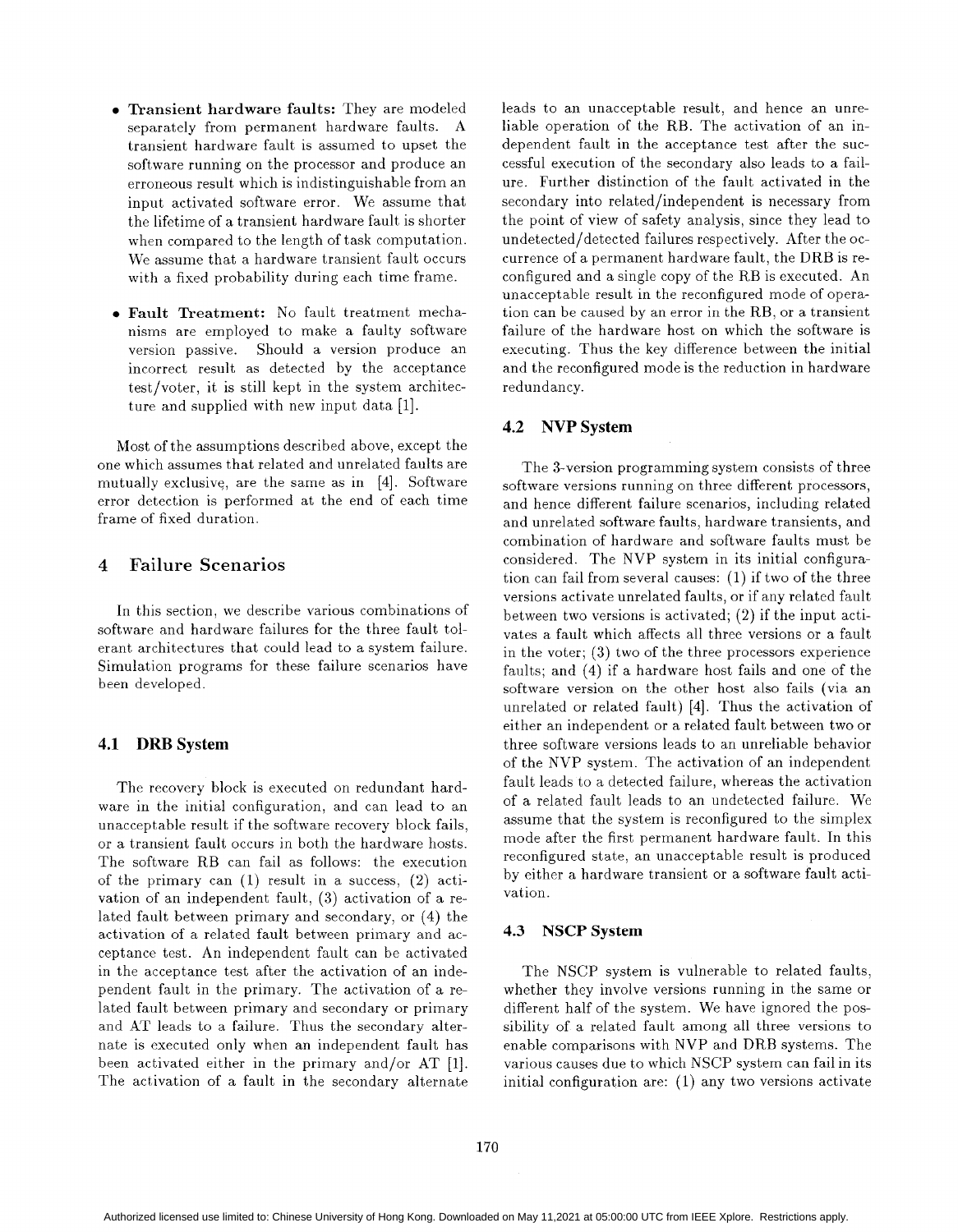related faults; (2) activation of a related fault among all four versions, or voter failure; **(3)** activation of independent faults among two versions, if the versions are running on two hardware hosts in two different halves; (4) activation of an independent fault in two versions in the same half of the system and the activation of a transient fault in the hardware host in the other half; and (5) activation of a transient hardware fault in each half of the system. The key difference between NVP, DRB and NSCP systems is that in case of NSCP, two independent faults in the software versions can be tolerated as long as they occur in the same half of the system, and the hardware host in the other half does not fail.

## *5* Numerical Results and Discussion

In this section, we describe the results of the simulation of the failure behavior of the three systems. The failure profile is expressed in terms of the expected number of failures experienced by the system over a period of time. The rate functions and the values of the parameters chosen are merely to demonstrate the utility of simulation, and are not based on any systematic experimental study.

Without loss of generality we assume that the failure intensities of the versions / alternates / voter / AT are given by the failure intensity of the Goel-Okumoto model [5]. Thus  $\lambda(n,t) = abe^{-bt}$ , where a is the expected number of faults that would be detected given infinite testing time, and *b* is the failure occurrence rate per fault. The failure intensities used in this study are summarized in Table 1. The parameters of Failure Intensity  $\#$  1 are estimated from NTDS data [5]. Initially, we study the vulnerability of the fault tolerant architectures to related faults among software versions. The failure intensity of the AT / voter is assumed to be Failure Intensity  $# 4$  in this case. The effect of the failure behavior of AT/voter on the overall failure behavior of the fault tolerant architectures was studied next. The probability of a related fault among the software versions was set to a very low value in this case. Simulations were carried out by setting the failure intensities of the acceptance test / voter to all the four intensities in Table 1. Figure 2, Figure *3* and Figure 4 show the expected number of failures for various values of correlation and failure intensities of the acceptance test/voter, for DRB, NVP and NSCP, respectively. The figure also shows the expected number of faults that would be detected from a single version with the same failure intensity, for the sake of comparison. Initially we assume that the hardware hosts are perfect, by setting the probability of activation of

## **Table 1. Failure Intensities of AT/Voter/Versions/ Alternates**

| Failure Intensity $# 1$ | $34 * 0.0057 * e^{(-0.0057 * t)}$   |
|-------------------------|-------------------------------------|
| Failure Intensity $#2$  | $34 * 0.0020 * e^{(-0.0020 + t)}$   |
| Failure Intensity $# 3$ | $3.4 * 0.0020 * e^{(-0.0020 * t)}$  |
| Failure Intensity $#4$  | $0.34 * 0.0020 * e^{(-0.0020 * t)}$ |

a transient hardware fault, and rate of occurrence of a permanent hardware fault to 0.0. Figures 2, *3* and **4**  depict that for a given value of the probability of a related fault, the expected number of failures is highest for NSCP, followed by NVP, followed by DRB. This could be attributed to the fact that NSCP has four software versions executing in parallel, NVP has three, while two versions execute sequentially in case of DRB. Also, as the probability of a related fault increases, related fault increases. the expected number of failures increases, and after a certain threshold probability, the single version software is in fact less failure-prone than the fault tolerant software. The expected number of failures increases as the failure intensity of the AT / voter ranges from Failure Intensity #4 to Failure Intensity #l.

We then compared the failure profiles of DRB, NVP, NSCP and a single version. An extreme case of an acceptance test is another module. The expected number of failures observed by DRB and NVP systems in this extreme situation (assuming that NVP system has a perfect voter), was comparable. The expected number of failures of NSCP system is higher than NVP system, followed by the DRB system. The probability of a related fault among two versions is assumed to be 0.1, and the probability of a related fault among all versions is assumed to be 0.0. For a low probability of a related fault among software versions, fault tolerance does improve the reliability of a system over a single version. NSCP system experiences a larger number of failures than NVP, and hence is more unreliable than NVP.

Failures experienced by a fault tolerant system can be classified into two categories, viz., detected and undetected. Undetected failures lead to an unsafe operation of the system, and it could be highly undesirable if the system is a part of a safety-critical application. Simulation was used to compute the percentage of undetected faults for NVP and NSCP systems, for different values of the probability of a related fault among two versions, which is the most comon source of undetected failures. The effect of the probability of a related fault was studied assuming a perfect voter. The results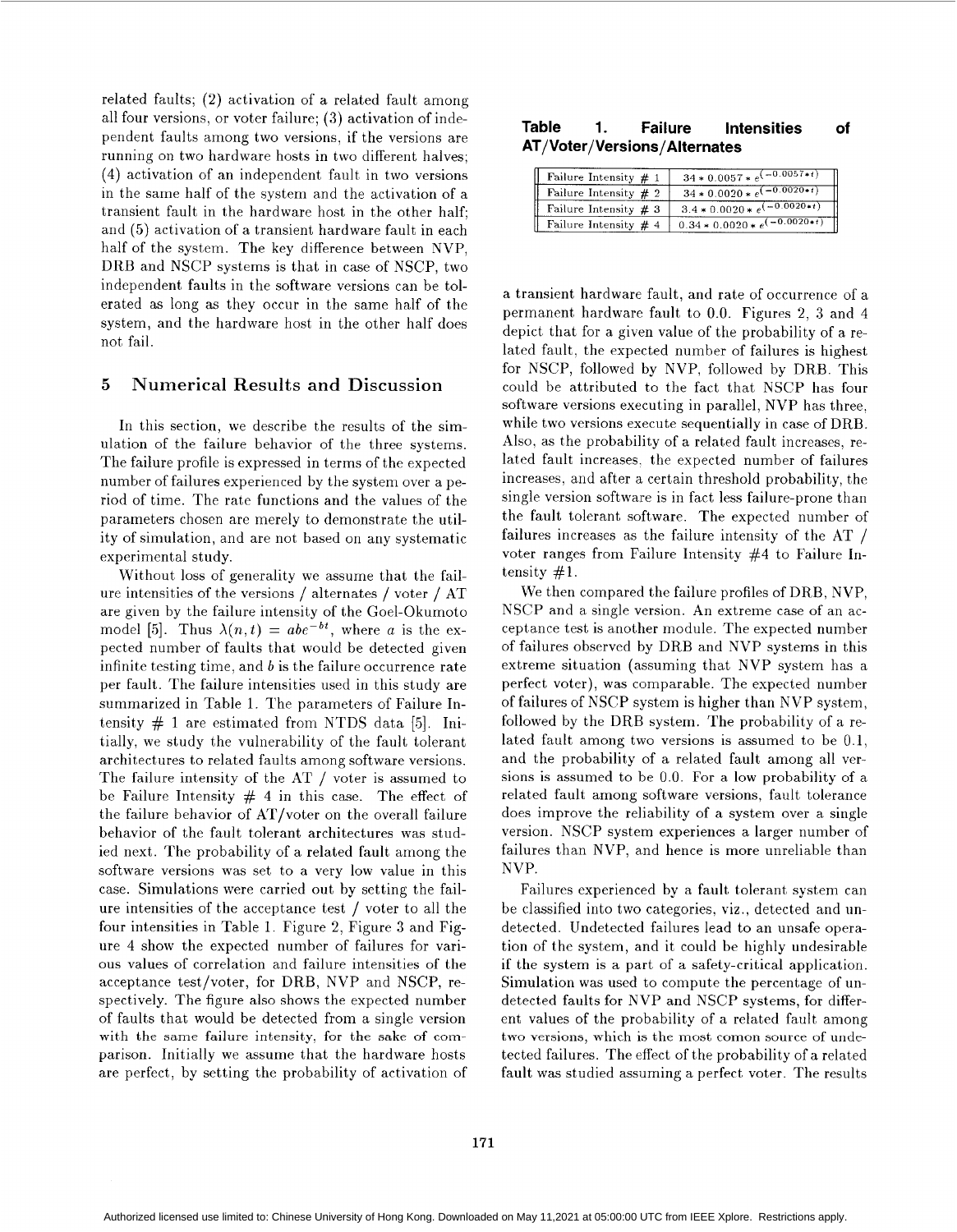<span id="page-5-0"></span>





**Figure 3. NVP** - **Failure Behavior in the Absence of Hardware Failures** 



**Figure 4. NSCP** - **Failure Behavior in the Absence of Hardware Failures** 



**Figure 5. NVP** *81* **NSCP** - **Percentage of Undetected Software Failures** 

**172**